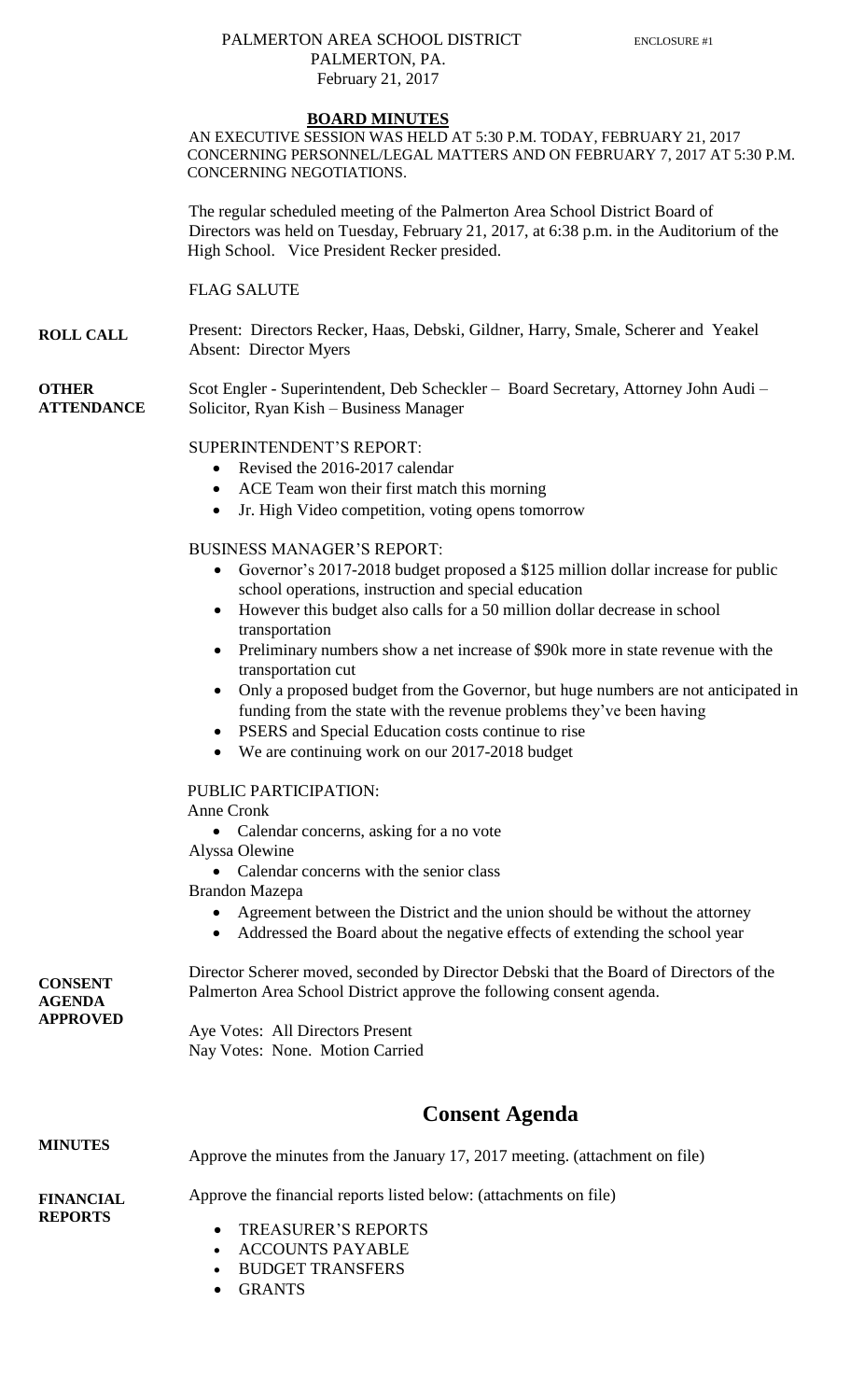|                                                             | February 21, 2017                                                                                                                                                                                                                                                                                 |                                                                                                                                                                                                                                        |                 |                                                                                                                     |
|-------------------------------------------------------------|---------------------------------------------------------------------------------------------------------------------------------------------------------------------------------------------------------------------------------------------------------------------------------------------------|----------------------------------------------------------------------------------------------------------------------------------------------------------------------------------------------------------------------------------------|-----------------|---------------------------------------------------------------------------------------------------------------------|
| <b>TRANS-</b><br>PORTATION PLAN                             | Approve the Transportation Plan between Palmerton Area School District and Carbon<br>County Children and Youth Agency. (attachment on file)                                                                                                                                                       |                                                                                                                                                                                                                                        |                 |                                                                                                                     |
| <b>CCTI BUDGET</b>                                          | Approve the 2017-2018 Proposed Operating Budget for the Carbon Career & Technical<br>Institute, calling for Receipts and Expenditures in the amount of \$8,210,852 for the Fiscal<br>Year July 1, 2017 to June 30, 2018. (attachment on file)                                                     |                                                                                                                                                                                                                                        |                 |                                                                                                                     |
| <b>CLIU BUDGET</b>                                          | Approve the 2017-2018 General Operating Budget of the Carbon Lehigh Intermediate Unit<br>for the fiscal year July 1, 2017 to June 30, 2018. (attachment on file)                                                                                                                                  |                                                                                                                                                                                                                                        |                 |                                                                                                                     |
|                                                             | Approve the following extracurricular positions for the 2016-2017 school year:                                                                                                                                                                                                                    |                                                                                                                                                                                                                                        |                 |                                                                                                                     |
| <b>EXTRA</b><br><b>CURRICULAR</b><br><b>POSITIONS</b>       | Kate Hanchick<br>Bryan Recker<br>Charlie Kistler<br>Fran Gough<br>Jessica Heffelfinger<br><b>Austin Cseh</b><br>Rich Roselli                                                                                                                                                                      | <b>Volunteer Softball Coach</b><br><b>Volunteer Softball Coach</b><br><b>Volunteer Softball Coach</b><br><b>Assistant Track Coach</b><br><b>Volunteer Track Coach</b><br><b>Volunteer Track Coach</b><br><b>Volunteer Tennis Coach</b> |                 | Volunteer<br>Volunteer<br>Volunteer<br>Stipend pending contract negotiations<br>Volunteer<br>Volunteer<br>Volunteer |
| <b>SUBSTITUTES</b>                                          | Approve the following substitutes:                                                                                                                                                                                                                                                                |                                                                                                                                                                                                                                        |                 |                                                                                                                     |
|                                                             | Christine King<br>Substitute Instructional Aide & Substitute Secretary                                                                                                                                                                                                                            |                                                                                                                                                                                                                                        |                 |                                                                                                                     |
| <b>RETIREMENT</b>                                           | Accept the retirement of Jose Amorim, custodian at SS Palmer effective June 30, 2017                                                                                                                                                                                                              |                                                                                                                                                                                                                                        |                 |                                                                                                                     |
| <b>REMOVE</b><br><b>SUBSTITUTE</b>                          | Remove Karen Thomas from the substitute teacher list as per her request                                                                                                                                                                                                                           |                                                                                                                                                                                                                                        |                 |                                                                                                                     |
| <b>TUITION RE-</b><br><b>IMBURSEMENT</b>                    | Approve the attached tuition reimbursement                                                                                                                                                                                                                                                        |                                                                                                                                                                                                                                        |                 |                                                                                                                     |
| <b>REVISED 2016-2017</b><br><b>SCHOOL CALENDAR</b>          | Approve the revised 2016-2017 school calendar.                                                                                                                                                                                                                                                    |                                                                                                                                                                                                                                        |                 |                                                                                                                     |
| <b>EXONERATE</b><br><b>CURRENT TAX</b><br><b>COLLECTORS</b> | Exonerate the current tax collectors listed below from the collection of the 2016-2017<br>school year delinquent per capita taxes effective January 1, 2017:                                                                                                                                      |                                                                                                                                                                                                                                        |                 |                                                                                                                     |
|                                                             | <b>Bowmanstown Borough:</b>                                                                                                                                                                                                                                                                       |                                                                                                                                                                                                                                        | Maria Smith     | \$2,030.00                                                                                                          |
|                                                             | Palmerton Borough:                                                                                                                                                                                                                                                                                |                                                                                                                                                                                                                                        | Lisa Nemeth     | \$9,890.00                                                                                                          |
|                                                             | Towamensing Township:                                                                                                                                                                                                                                                                             |                                                                                                                                                                                                                                        | R. Bruce Reiner | \$5,830.00                                                                                                          |
| PER CAPITA<br><b>EXONERATION</b><br><b>LISTS</b>            | Palmerton Area School District to approve the attached per capita tax exoneration lists.<br>(attachment on file)                                                                                                                                                                                  |                                                                                                                                                                                                                                        |                 |                                                                                                                     |
| <b>BERKHEIMER</b><br><b>COLLECT</b><br>DELQ PC TAX          | Palmerton Area School District to appoint Berkheimer Associates, Bangor, PA as the<br>delinquent tax collector of the 2016-2017 school year per capita taxes effective<br>January 1, 2017. (There is no fee assessed to the District for this service; the fees are<br>assessed to the taxpayer.) |                                                                                                                                                                                                                                        |                 |                                                                                                                     |
| <b>CONTRACT</b>                                             | Contract Agreement – Clear Motion, Audio & Design LLC (Joshua Solarczyk) DJ services<br>for Homecoming dance sponsored by Class of 2017 retroactive to September 24, 2016 at a<br>cost of \$350.00.                                                                                               |                                                                                                                                                                                                                                        |                 |                                                                                                                     |
| <b>HS PROGRAM OF</b><br><b>STUDIES</b>                      | Approve the Palmerton Area Senior High School's Program of Studies for the 2017-2018<br>school year, as submitted.                                                                                                                                                                                |                                                                                                                                                                                                                                        |                 |                                                                                                                     |

# **End of Consent Agenda**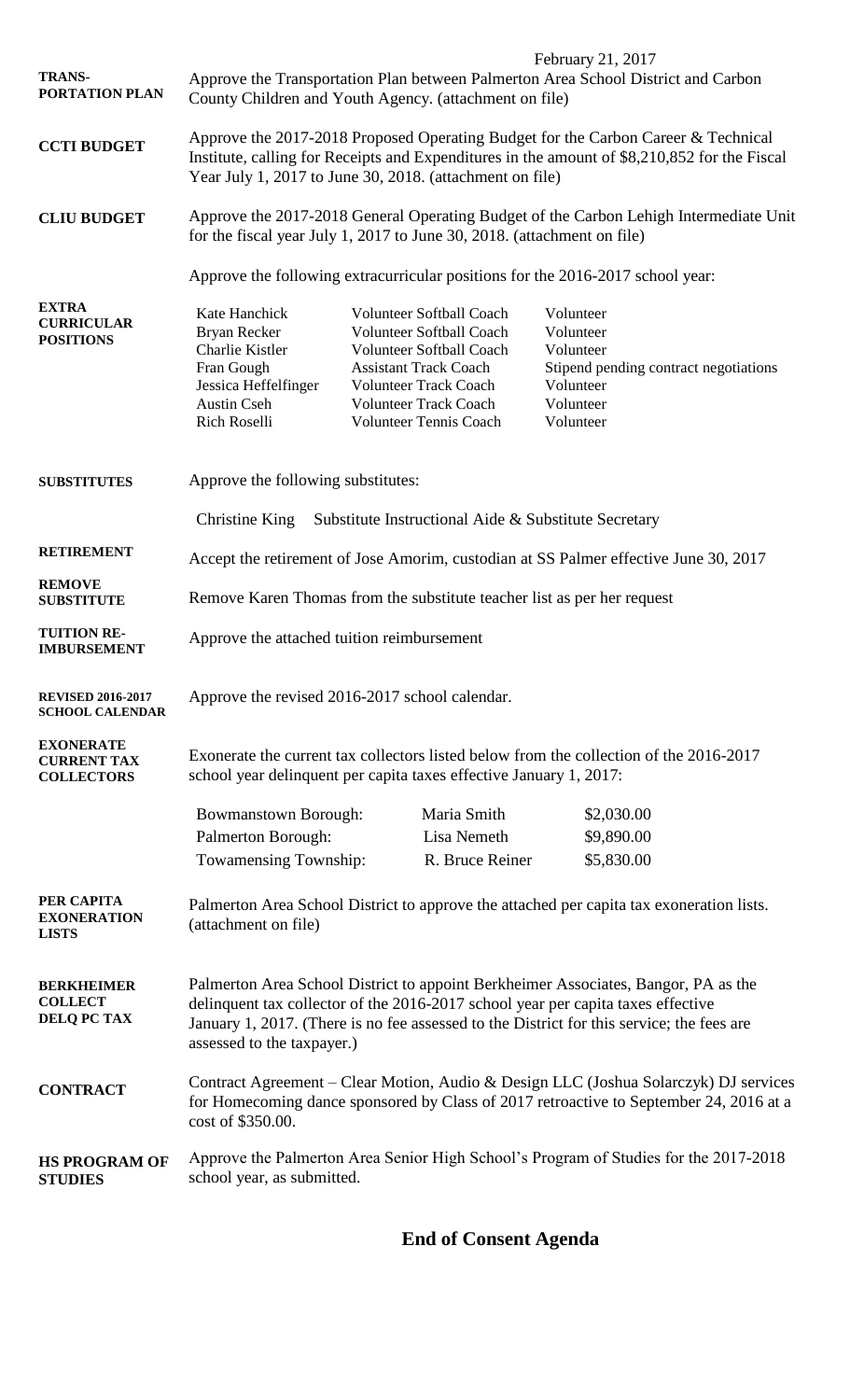#### February 21, 2017

#### **FULL DAY KINDERGARTEN APPROVED**

Director Gildner moved, seconded by Director Harry that the Board of Directors of the Palmerton Area School approve the change in the kindergarten program from a half day program to a full day program in Parkside Education Center and Towamensing Elementary School, starting the 2017-2018 school year.

Aye Votes: All Directors Present Nay Votes: None. Motion Carried

#### INFORMATION ITEMS: (attachments on file)

- Enrollment, January 31, 2017
- LCCC Board Meeting Minutes , January 5, 2017
- LCCC President's Desk Newsletter, February, 2017
- 2016 Delinquent Real Estate Taxes
- Avenger, February 16, 2017 edition
- Board Summary

#### PUBLIC PARTICIPATION:

#### Mr. Kenneth Sutton

- Questioned why Attorney Audi wasn't here at the last meeting
- Why Audi left PSEA and now is against the teachers
- Attorney Audi felt the union was against public education
- Wanted the teachers to distribute the money
- Attorney Audi defended his stand

Tammy Recker

- She is the new fourth member on the negotiation team
- Feels that we can come together without the disrespect
- Solicitor position was put out for bid

Ryan Connell

- Teacher from another District
- In support of the steps on the salary scale
- Wants what is best for the community and kids

Lori Nemeth

Asked who is up for election, (Yeakel, Myers, Debski, Scherer)

Kathy Fallow

- Retired and a resident
- Talked about negotiations excluding lawyers
- Asked the Board members about the failure of negotiations
- Josann said she had brought up this matter
- Sue Debski is on the negotiation team. There are two sides on the team. She doesn't feel that this is what caused a failure of the negotiation process. Board members needed to learn this language of law. Lawyer gives the advice.
- We wanted fairness as well

Tammy Recker

- Communication is the key
- Bashing should not be taking place

Matt George

- Talked against arguing back and forth
- Needs to be productive negotiating
- Pro for a fair teachers' contract and the taxpayers
- Need to work together

Earl Paules

- Running for the Board in 2017
- Wants to make a difference
- Look for a different view

Lisa Shellhammer

• Encouraged both sides to get together frequently